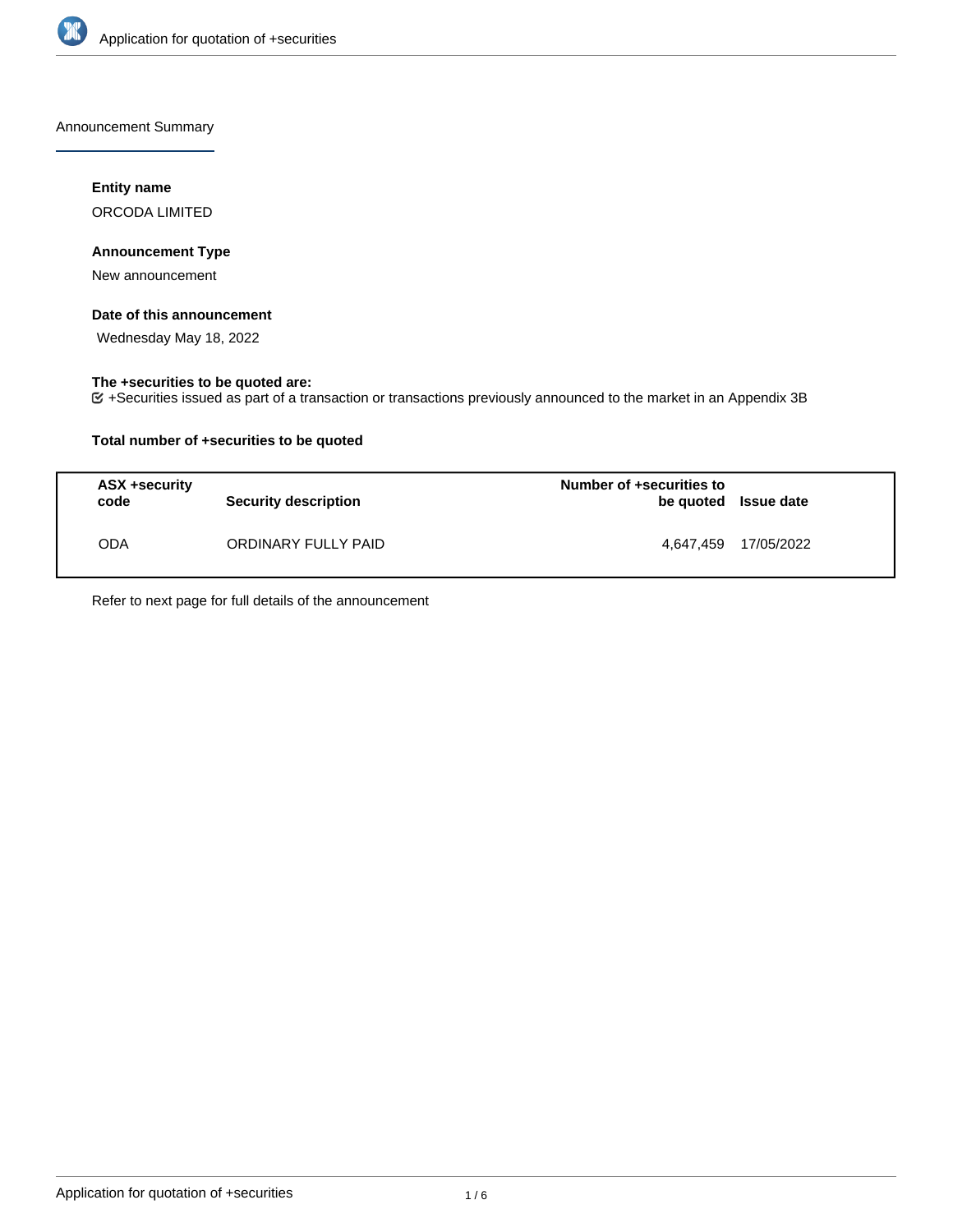

Part 1 - Entity and announcement details

### **1.1 Name of entity**

ORCODA LIMITED

We (the entity named above) apply for +quotation of the following +securities and agree to the matters set out in Appendix 2A of the ASX Listing Rules.

**1.2 Registered number type** ABN

**Registration number** 86009065650

**1.3 ASX issuer code** ODA

**1.4 The announcement is**

New announcement

### **1.5 Date of this announcement**

18/5/2022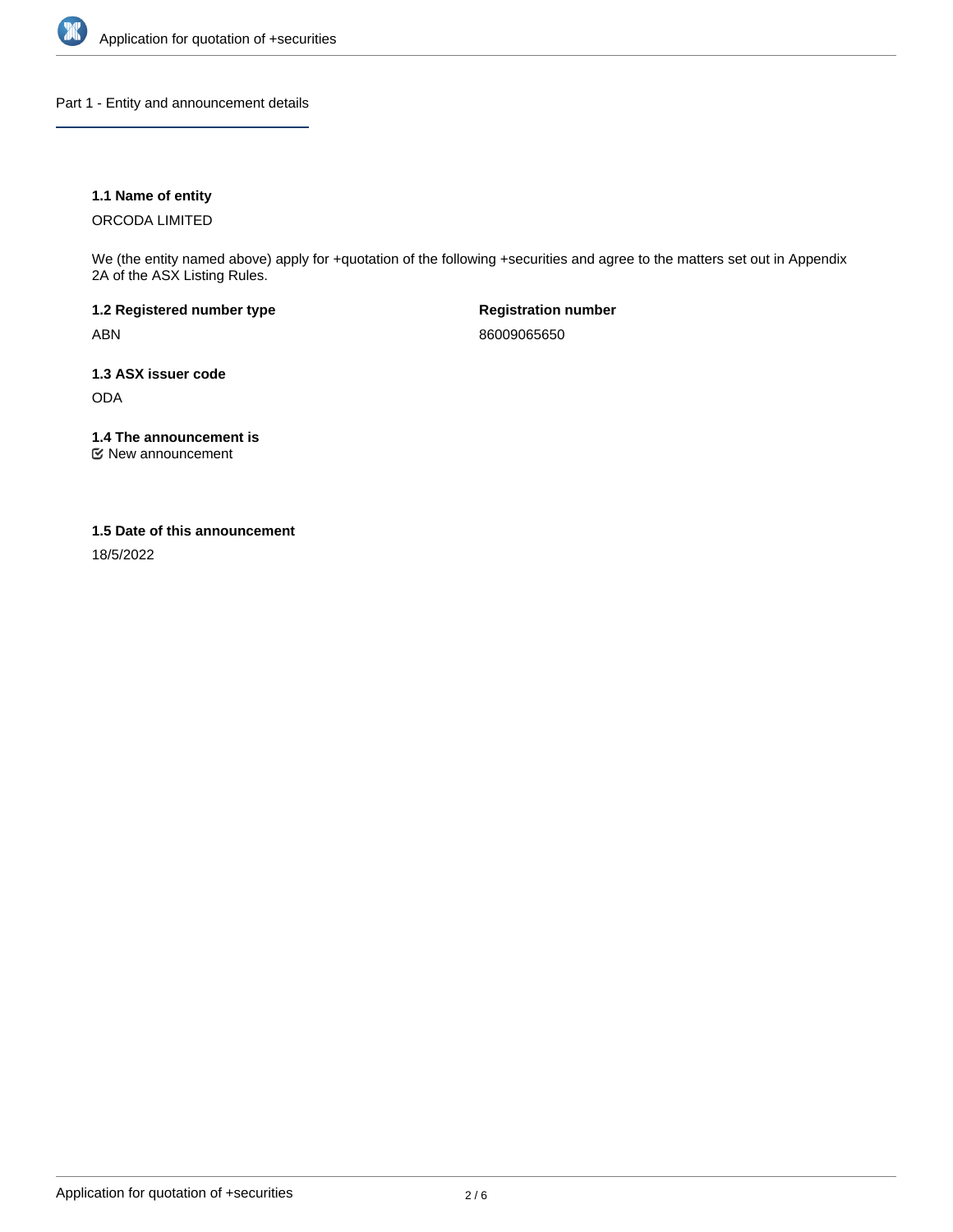

# Part 2 - Type of Issue

#### **2.1 The +securities to be quoted are:**

+Securities issued as part of a transaction or transactions previously announced to the market in an Appendix 3B

#### **Previous Appendix 3B details:**

| <b>Announcement Date and</b><br>Time | <b>Announcement Title</b>                               | Selected Appendix 3B to submit quotation<br>reauest          |
|--------------------------------------|---------------------------------------------------------|--------------------------------------------------------------|
| 08-Apr-2022 10:19                    | Update - Update - Proposed issue of<br>securities - ODA | An offer of +securities under a +securities<br>purchase plan |

**2.3a.2 Are there any further issues of +securities yet to take place to complete the transaction(s) referred to in the Appendix 3B?**

No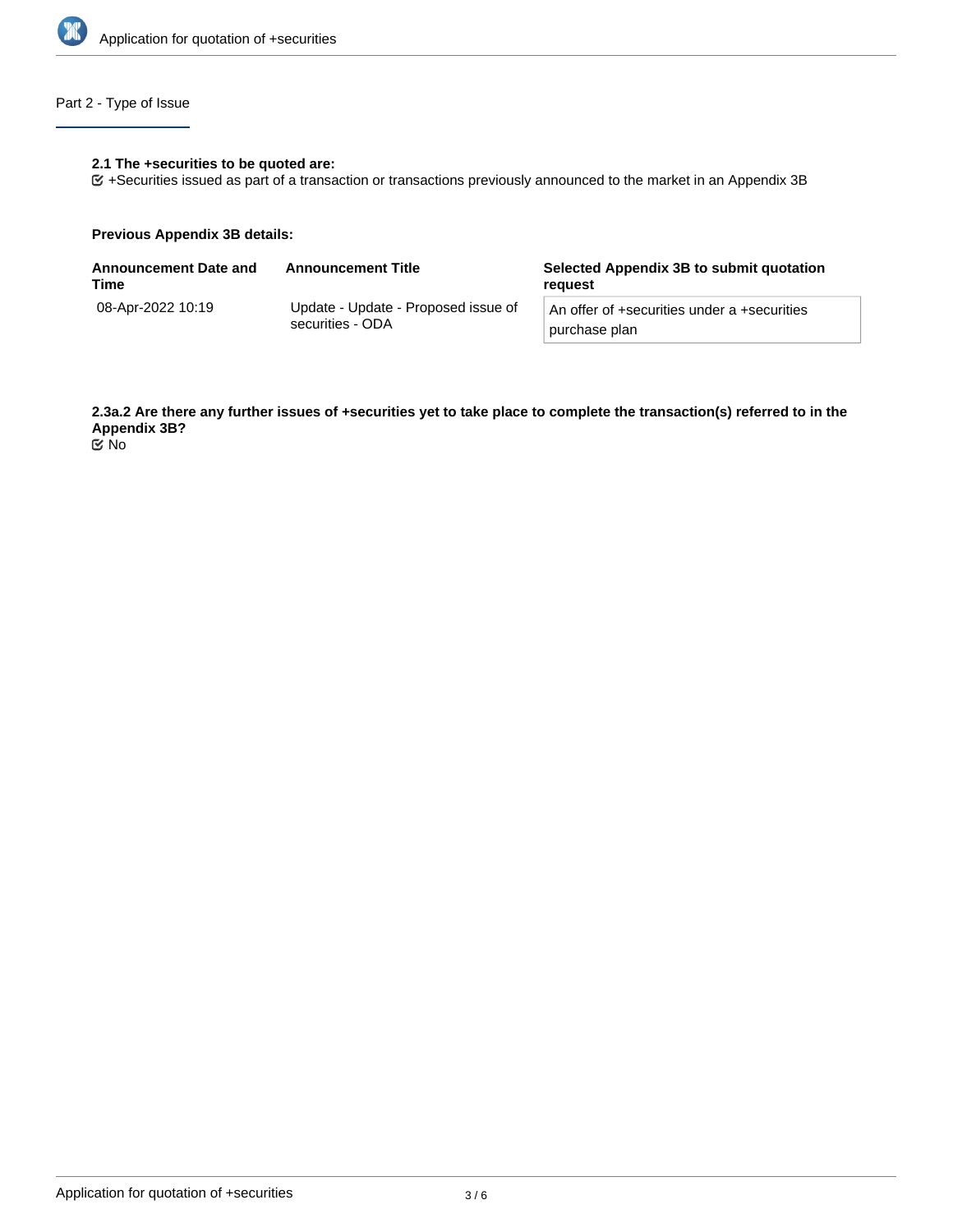

Part 3A - number and type of +securities to be quoted where issue has previously been notified to ASX in an Appendix 3B

### Corporate Action Component Detail

### **ASX +security code and description**

ODA : ORDINARY FULLY PAID

### **Issue date**

17/5/2022

#### Distribution Schedule

**Provide a distribution schedule for the new +securities according to the categories set out in the left hand column including the number of recipients and the total percentage of the new +securities held by the recipients in each category.**

| Number of +securities held | Number of holders | Total percentage of +securities held<br>For example, to enter a value of 50%<br>please input as 50.00 |
|----------------------------|-------------------|-------------------------------------------------------------------------------------------------------|
| $1 - 1,000$                | 0                 | 0.00%                                                                                                 |
| $1,001 - 5,000$            | 0                 | 0.00%                                                                                                 |
| $5,001 - 10,000$           | 17                | 3.00%                                                                                                 |
| 10,001 - 100,000           | 55                | 41.00 %                                                                                               |
| 100,001 and over           | 12                | 56.00 %                                                                                               |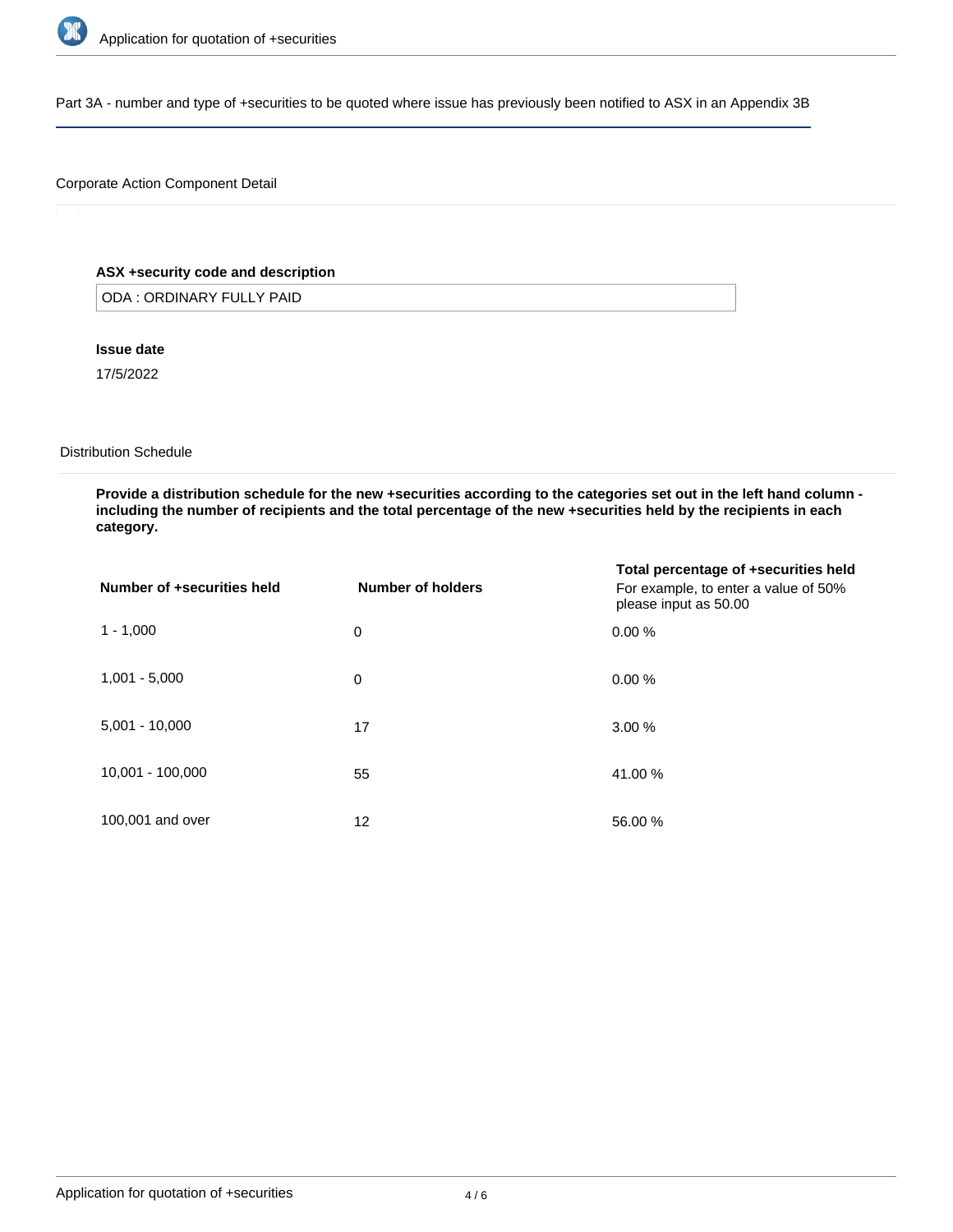

Issue details

### **Number of +securities to be quoted**

4,647,459

### **Issue currency**

**Issue price or consideration per +security**

AUD - Australian Dollar

AUD 0.12000000

## **Any other information the entity wishes to provide about the +securities to be quoted**

Other relevant information has already been disclosed to the market.